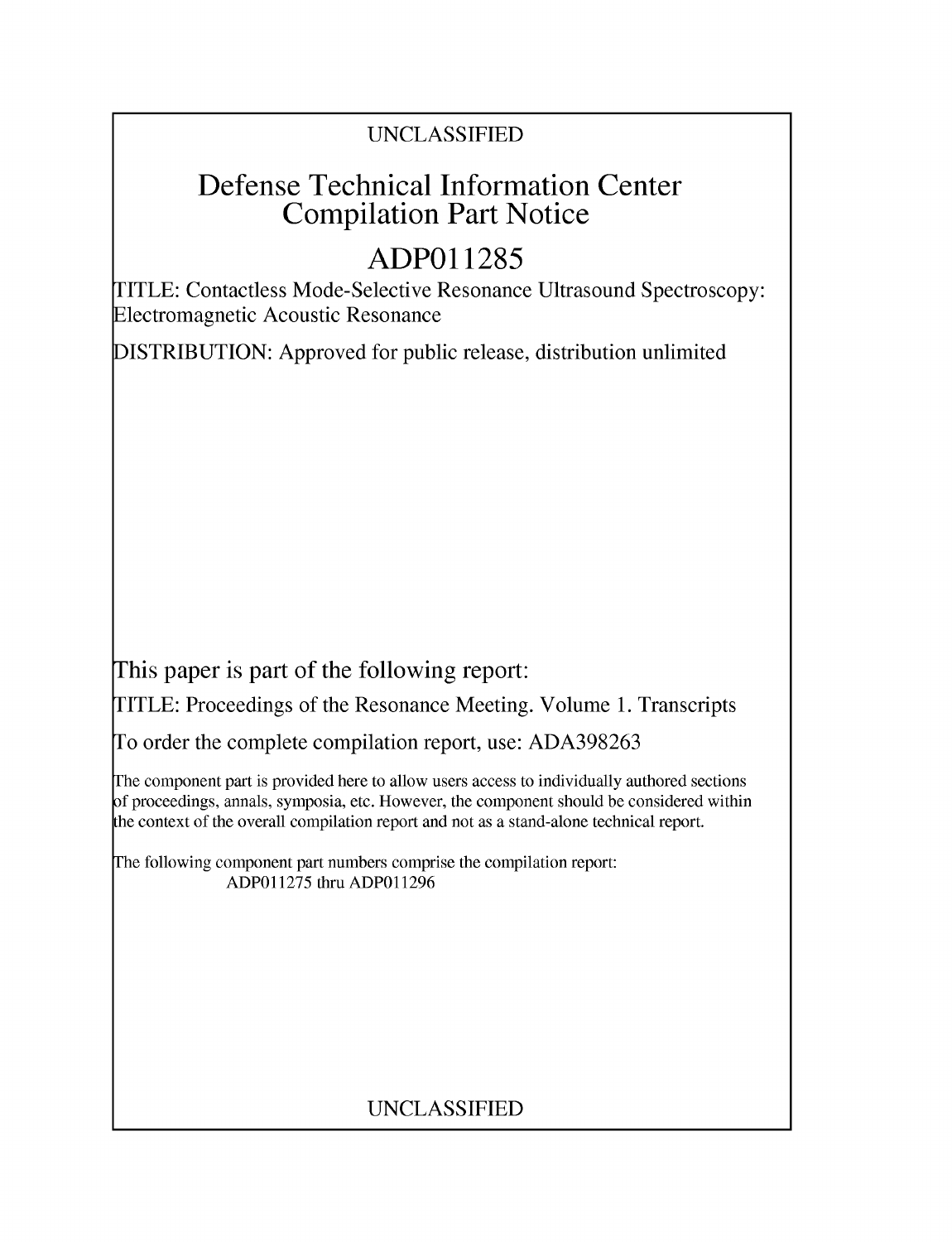# **CONTACTLESS** MODE-SELECTIVE **RESONANCE ULTRASOUND** SPECTROSCOPY: ELECTROMAGNETIC ACOUSTIC **RESONANCE**

HIROTSUGU OGI<sup>1,2</sup> AND HASSEL LEDBETTER<sup>2</sup> **'OSAKA UNIVERSITY** 2NATIONAL INSTITUTE OF STANDARDS AND TECHNOLOGY

### ABSTRACT

We describe a novel method for measuring elastic constants and internal friction in electrically conductive solids: electromagnetic acoustic resonance (EMAR). Contactless coupling based on the Lorentz-force mechanism is achieved by permanent magnets to supply the static magnetic field and a solenoidal coil surrounding a rectangular-parallelepiped specimen. Because the direction and symmetry of the Lorentz forces can be easily changed by changing the geometrical configuration of the static field and the coil, we can select a single vibration group of interest, filtering out the other vibration groups. In principle, seven vibration groups can be independently excited among eight possible vibration groups of a rectangular-parallelepiped specimen. This provides a big advantage in mode identification. The EMAR method is much less sensitive than the RUS method to the initial (guessed) **Cij** for the inverse calculation. For a copper monocrystal, we reached the same **Cij** with 100 %-varied guessed values. For siliconcarbide-fiber-reinforced titanium-alloy composites, we could vary the guessed values up to 20 **%.** We used a free-decay method to measure internal friction  $Q_{ij}^{-1}$ . The contactless EMAR method enables one to measure intrinsic internal friction, free from energy loss into transducers and grips.

### TRANSCRIPT

This paper describes a new RUS (Resonance Ultrasound Spectroscopy) method to selectively and independently cause one particular vibration group, using electromagnetic acoustic transducer, EMAT.

The RUS method is a powerful tool to determine all independent **Cij** for a small specimen with a single frequency scan. One measurement provides a complete set of C<sub>ij</sub>. However, successful use of the RUS method needs exact correspondence between measured and calculated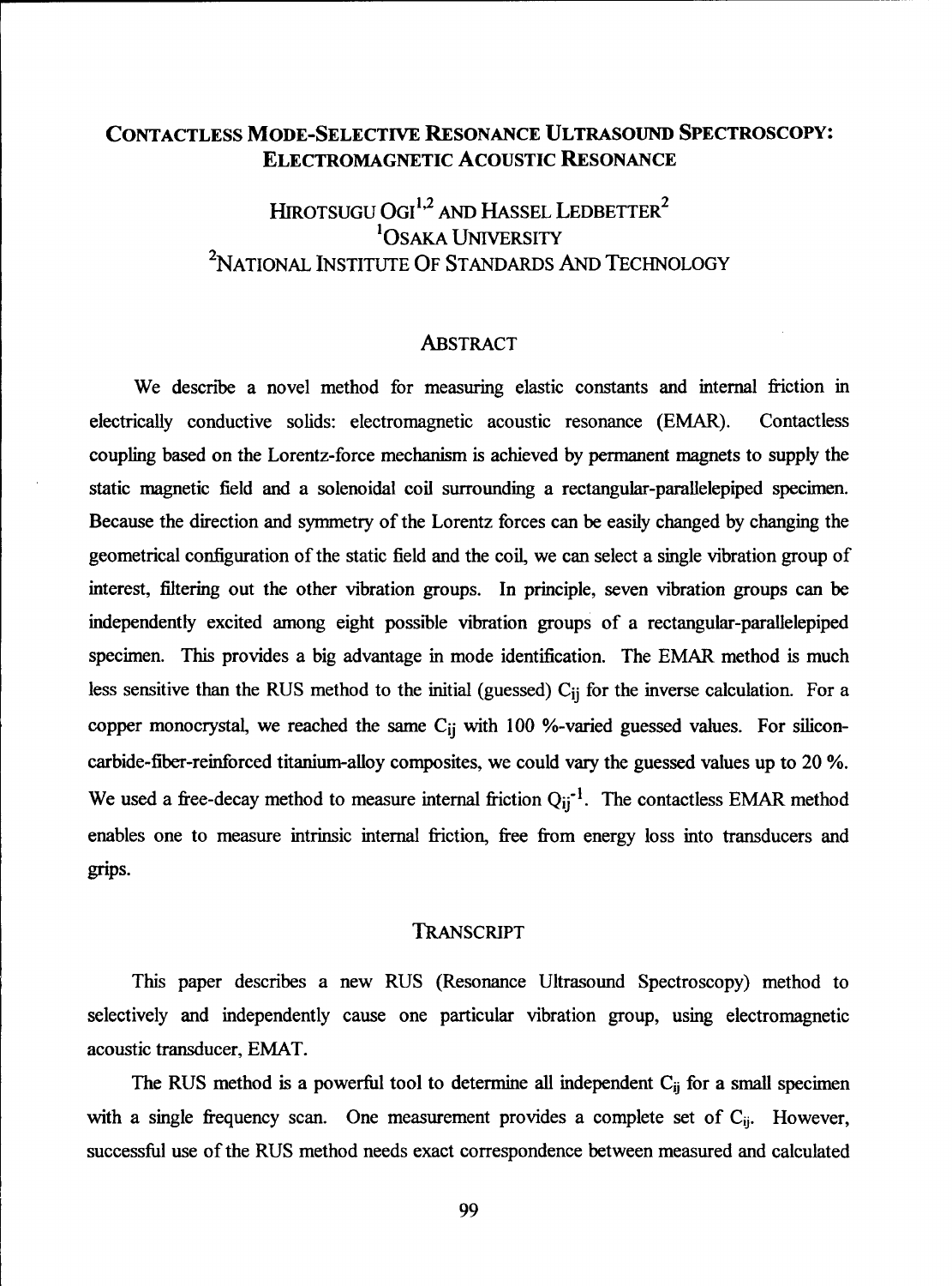resonance frequencies, that is mode identification. For this, we need to know the elastic constants for the inverse calculation that are not far from the true values. For making exact mode identification, several methods appeared, but they are inapplicable to the material of large internal friction, because of resonance-peak overlapping. The best way to make an exact mode identification is to produce the RUS method for one particular vibration group independently.

As well as the difficulty of making mode identification, mechanical contacting causes a problem in the RUS method. Coupling force is not very large compared with the conventional contacting methods such as the pulse-echo method, but, still acoustic energy goes into the transducers that causes extra energy loss and increase the as-measured internal friction.

In this study, we develop a new contactless resonance method to selectively and independently select one vibration group among eight groups of free vibration of rectangular parallelepipeds, and apply it to determining  $C_{ij}$  and  $Q_{ij}^{-1}$ , which is internal friction tensor, of the silicon-carbide-fiber reinforced titanium alloy composite. Then, we use this method at elevated temperatures to measure the temperature dependence of  $C_{ij}$  and  $Q_{ij}^{-1}$ , which is easily realized by the EMAR feasibility at elevated temperatures.

[Transparency 1]

Figure 1 shows a typical measurement setup of EMAR, which includes a solenoid coil and permanent magnets providing the static magnetic field. The specimen is inserted in the coil. Because the coil is very loose and never tight, no external forces are applied to the specimen, except for gravity, realizing an acoustically-noncontacting situation.

We drive the solenoid coil with high-power burst signal to induce eddy currents on the specimen surface. Eddy currents interact with the magnetic field and generate the Lorentz forces that cause mechanical vibration. The same coil detects the deformation of vibration after the excitation. By sweeping the frequency of the driving bursts and getting the amplitude spectrum as a function of the frequency, we obtain the resonance spectrum.

# [Transparency 2]

We can select a vibration group just by changing the geometrical configuration between the static magnetic field and the coil. Figure 2 explains the mode-selective principle with EMAR. For example, in the measurement configuration of Fig. 2 (a), the magnetic field is applied in the axial direction of the coil. In this case, we expect the Lorentz forces occurring normal to the specimen surfaces. By focusing w, which is the deformation on the  $x_1-x_2$  plane, we easily find,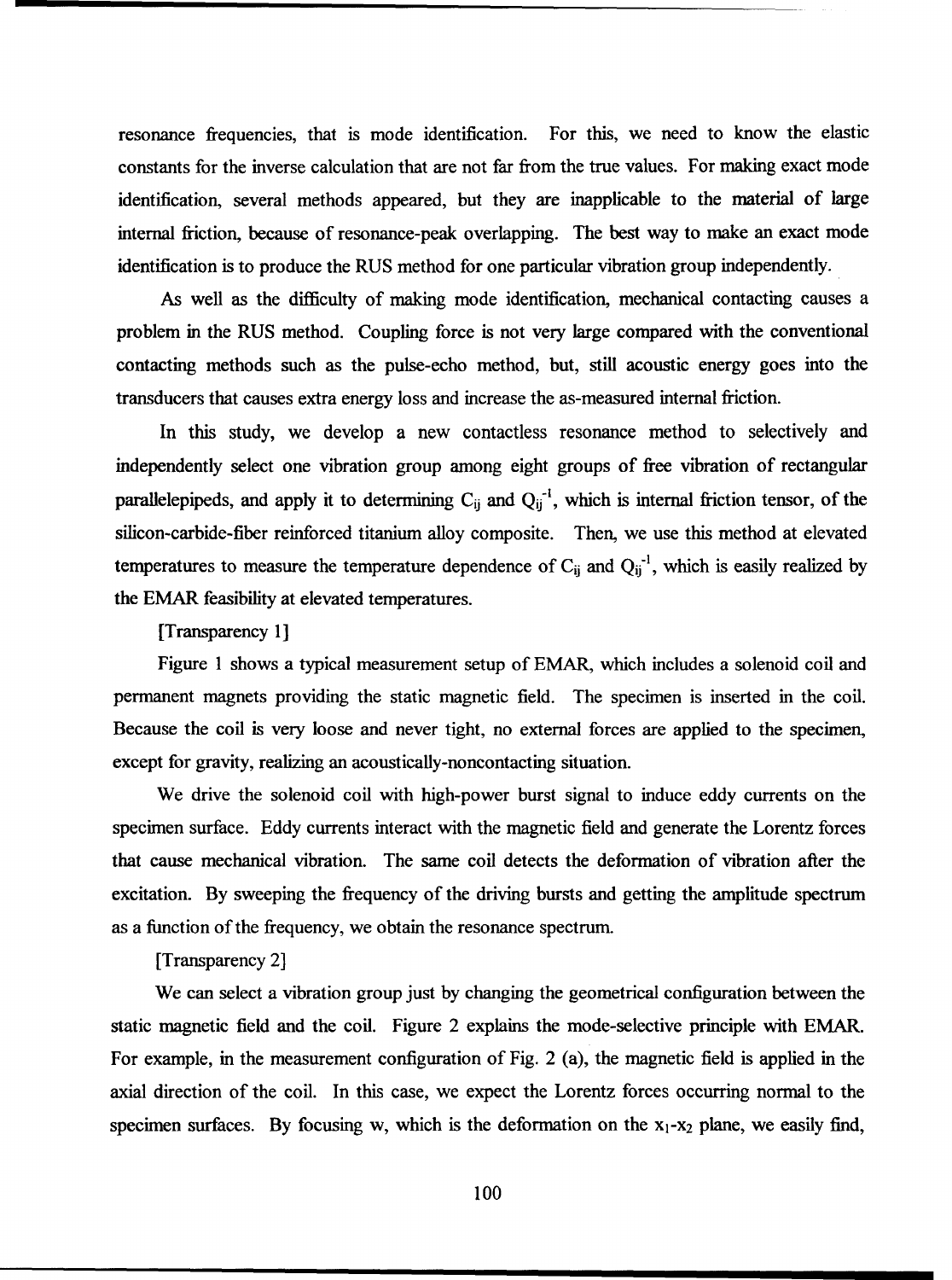that to detect w with the same coil via the reversed Lorentz-force mechanism, w must be an even function about  $x_1$  and  $x_2$ , and an odd function about  $x_3$ . Among eight vibration groups of rectangular parallelepipeds, only **OD** group (breathing vibration) satisfies this condition, meaning that only **OD** group is excited and detector, filtering others out, in this configuration. Similarly, in Fig. 2 (b), only the OY group and, in Fig. 2 (c), only the OX group are detected and excited. Thus, we can select the vibration group by changing the measurement configuration. In principle, with this method, we can independently cause seven vibration groups among eight groups. We found these three groups are enough to reduce all **Cij** even for orthorhombic symmetric crystal.

#### [Transparencies 3 and 4]

We used copper monocrystal specimens and also silicon-carbide-fiber-reinforced titaniumalloy composite as shown in Fig. 3. Both are rectangular parallelepipeds with a few millimeter dimensions. Figure 4 shows a microstructure of the composite material, the silicon carbide fiber and the matrix. This material is a candidate for the aerospace structures and jet-engine components and it is expected to be used at elevated temperatures. Therefore, we need to know the elastic behavior at elevated temperatures.

[Transparencies 5 and 6]

First, we show a couple of the copper monocrystal results and then show the composite results. Figure 5 compares the EMAR and RUS resonance spectra. We used broken line for the RUS spectrum and solid lines for the EMAR spectra. There are many resonance peaks in the RUS spectrum, because all vibration groups are excited simultaneously. But in the EMAR case, we observe just one particular vibrational group with different measurement configuration as expected. Thus, it is much easier to make the exact mode identification. For example,  $OY_2$  and  $OX<sub>2</sub>$  appeared at almost the same frequency as shown in Fig. 6. In the RUS measurement, these two modes overlap each other and it is quite difficult to identify them. However, because EMAR can excite independently these two modes, mode identification is clear, including no ambiguousness.

### [Transparency 7]

Concerning internal friction, we used a free-decay method with EMAR. We drive the coil with the resonance-frequency bursts, turn off the excitation, and measure the amplitude of vibration with time. By fitting an exponential function, we obtain internal friction from the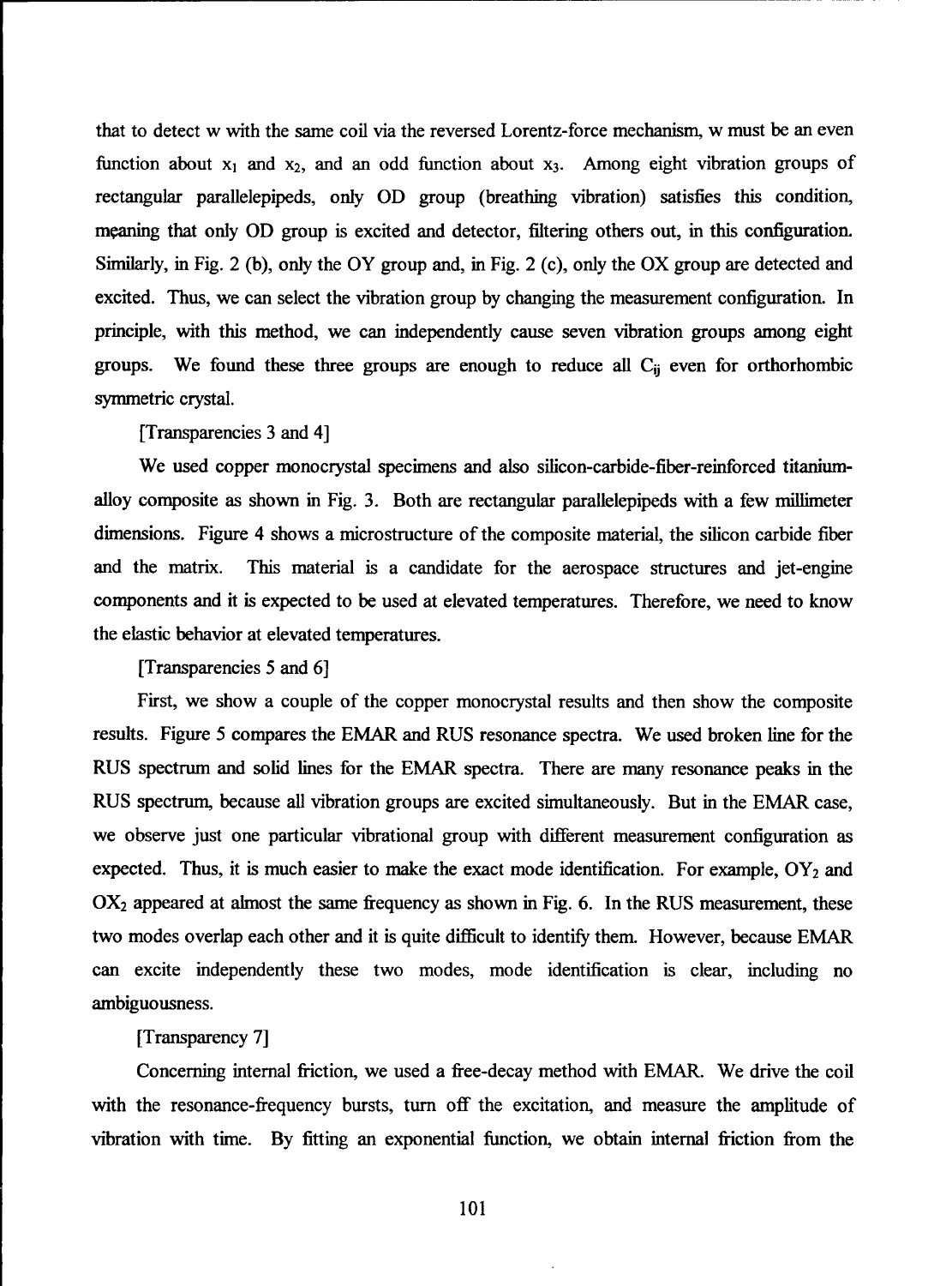decay constants. Figure 7 shows the amplitude decay with logarithmic scale, which shows a good agreement with the fitted function. We measure internal friction for all resonant peaks and determine internal friction tensor,  $Q_{ij}^{-1}$ , through the inverse calculation.

## [Transparency 8]

Table I shows thus determined elastic constants and internal friction. We also used the RUS method to determine the  $C_{ij}$  and  $Q_{ij}^{-1}$ . Elastic constants between EMAR and RUS agreed well, but EMAR C<sub>ij</sub> were relatively smaller than RUS C<sub>ij</sub>. We attribute this to restriction of vibration by sandwiching transducers in the RUS measurement, although we tried to minimize the coupling force. This effect was found remarkably in the internal friction tensor. Internal friction for shear moduli were comparable between the two methods, but internal friction for the vibration mode accompanying volume change, EMAR internal friction was considerably smaller than RUS internal friction, especially for bulk modulus. In this frequency range, 1 MHz or less, the main contribution to the internal friction is dislocation damping. And the bulk-modulus internal friction should be very small, because, in principle, dislocation can not move with hydrostatic oscillation. EMAR measurement provided such a physically reasonable result. RUS methods provided smaller internal friction for the bulk modulus, but it is considerably larger than EMAR. Thus, we consider that this is caused by the energy loss into the transducers because of the volume-changing oscillation in the RUS method.

# [Transparency 9]

Next, we will move to the composite material. Figure 8 compares the resonance spectra measured by RUS and EMAR. RUS spectrum consists of large number of peaks, especially in the higher frequency region, and some peaks overlap, making mode identification difficult. In the EMAR case, because we can detect only one vibration group, mode identification is clear.

### [Transparency 10]

Table II shows the determined C<sub>ij</sub> and Q<sub>ij</sub><sup>-1</sup> for the composite material. We again used the RUS method to reduce Cij, but in this case we employed the EMAR **Cij** as initial values for the inverse calculation. Otherwise, inverse calculation failed to converge or converged to the false minimum. The RUS method is sensitive to the initial  $C_{ii}$ .

Note that internal friction for the wave modes propagating to the thickness direction were larger than those for other modes; internal friction for  $C_{33}$ ,  $C_{44}$ , and  $E_{33}$  were larger than others. We attribute this to imperfect bonding between ply layers. This composite was fabricated by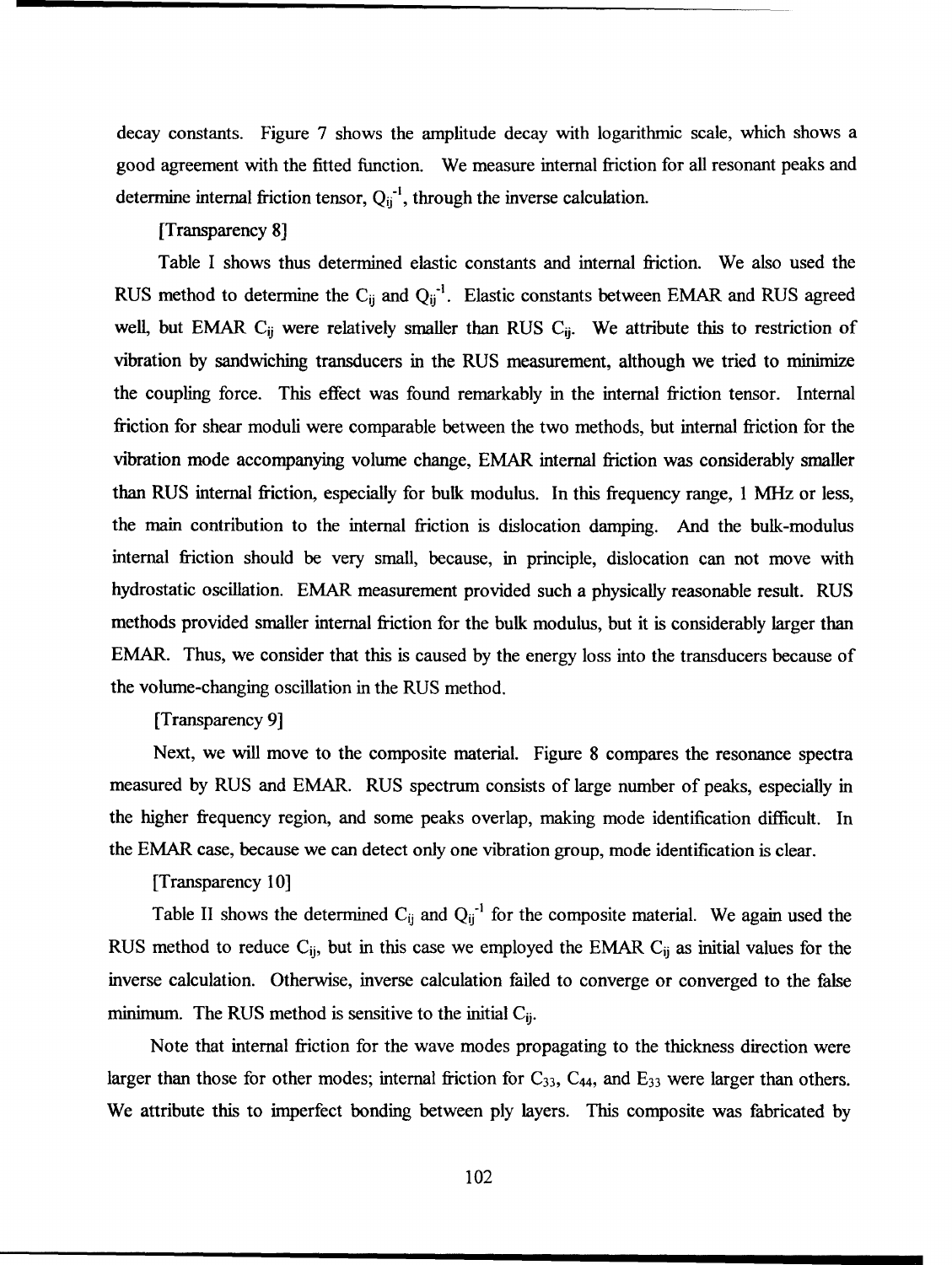foil-fiber-foil technique at 1173 K and imperfect bonding could occur because of the mismatch in the thermal expansion coefficient between the fiber and matrix.

[Transparency 11]

Finally, We describe the EMAR measurement at elevated temperatures. For this, we locate the solenoid coil within the stainless-steel cylinder vessel, which is surrounded by the heater. We set the permanent magnets outside the vessel (Fig. 9). This permanent magnets can rotate about the axial direction of the cylinder vessel, so that we can change the field direction and then select the vibration group. With this method we can increase the temperature as long as the specimen possesses electrical conductivity.

[Transparencies 12, 13 and 14]

Figure 10 shows the EMAR spectra of the OY group at various temperatures. Even at 1000 K, we obtained good signal-to-noise ratio of the spectrum. We determined the temperature dependence of each  $C_{ij}$  for the crossply composite as shown in Fig. 11. We found anomaly in the temperature dependence around 700K. Also we measured the temperature dependence of internal friction (Fig. 12). Internal friction considerably increased from 700 K. After heating, the internal friction failed to return to the initial value. We attribute the anomaly of the **Cij** and increase of internal friction at 700 K to disbonding between silicon carbide fiber and the matrix. Indeed, we observed such disbonding after the heart treatment.

Here is the conclusion. We could select the vibration group by just changing the geometrical configuration between the coil and static field.

We observed some effect of the coupling force in the RUS measurement, especially, for the internal friction measurement.

EMAR showed good feasibility at elevated temperature and high-temperature measurement.

DR. SACHSE: Most of the EMATs are narrow-band devices and yet you show a pretty broad range of frequencies.

DR. OGI: No, I understand most EMATs have broadband frequency range. I just have to change the matching network.

DR. LEISURE: The EMAR technique must also be affected by energy loss outside. Do you have any idea how much that would be, what would be the limiting Q you might be able to measure?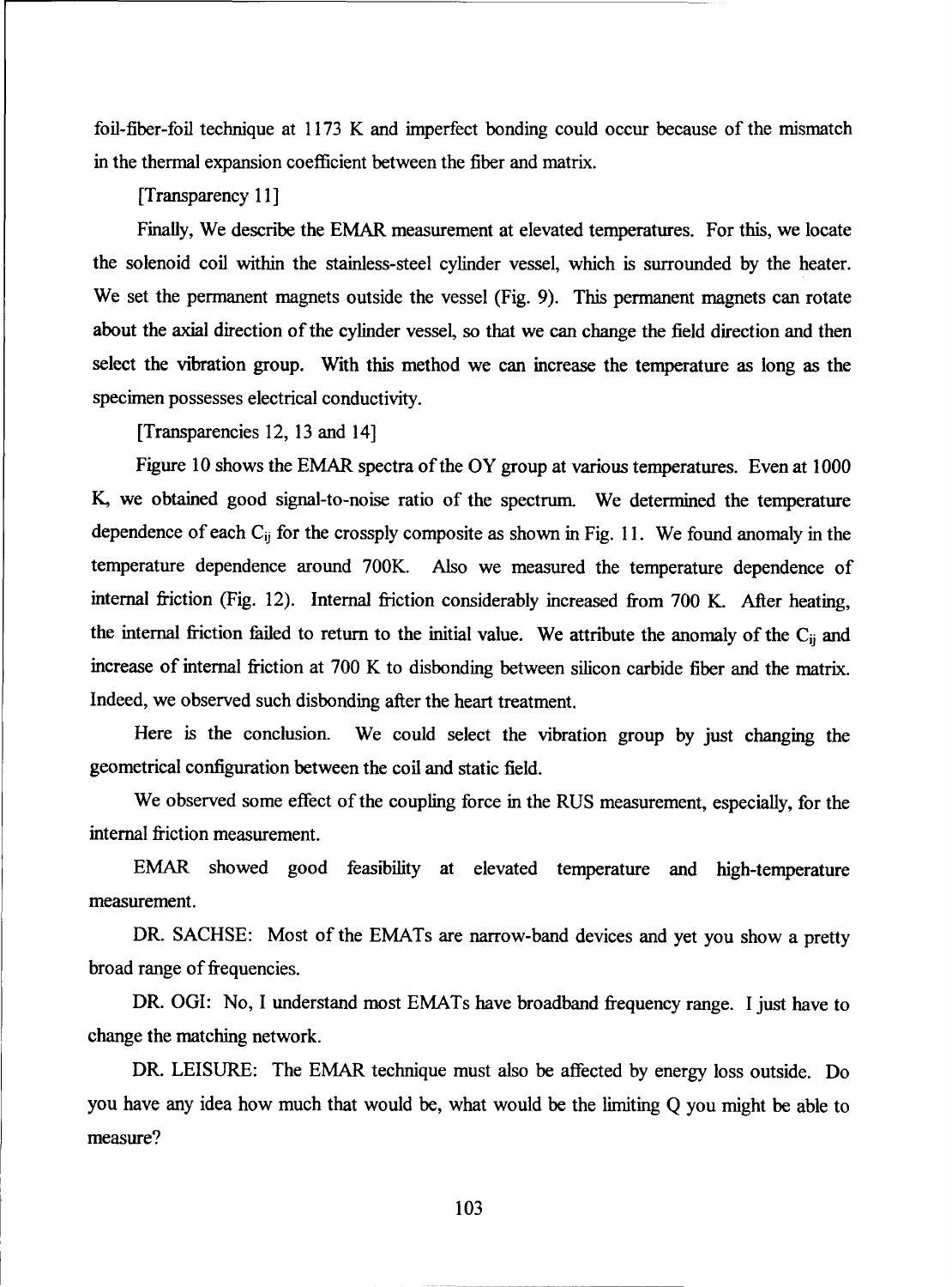DR. OGI: Please repeat.

DR. LEISURE: You have energy loss in the EMAR technique as well affecting Q coupling to the external source. Do you have an estimate of how much that would be?

DR. OGI: I do not know. I think it highly depends on the specimen size.

DR. ANDERSON: I noticed the elastic constants were consistently lower for your magnetic method compared to the RUS method. I do not understand why they are consistently lower.

DR. OGI: We actually observed smaller C<sub>ij</sub> with the RUS method than with the EMAR method. For example, RUS provided a little bit higher resonance frequency, I do not know why exactly. There is a paper studying the coupling-force effect on the resonance frequency. In that paper, by increasing the force, the resonance frequencies shift to higher region, and then they provide a little bit higher **Cij.**

DR. ANDERSON: Maybe the difference in **Q** is related, too.

DR. OGI: Yes. The difference is larger for the bulk-modulus internal friction, while almost no difference occurred for the internal friction of shear moduli. These observations suggest energy loss into the sandwiching transducers for the volume-changing vibrations.

DR. ANDERSON: Perhaps in the breathing mode you see that. on the air on the specimen, so perhaps the magnetic field situation creates a different loading --

DR- OGI: I see.

DR. ANDERSON: It is very curious. But it is systematically lower and then you say it is contactless. We are interested in the loading of air on specimens, but you have to be very careful in calling it resonant frequency versus pressure.

DR. MARSTON: If you could repeat your description of how the sample was mounted, how do you support the weight of the sample?

DR. OGI: There was a plastic plate on the inside the coil and we just inserted the specimen. Just putting it on the plastic plate, only gravity is applied to the specimen because the coil is very loose and never tight. Of course, there is some coupling between the specimen and the plastic plate, but maybe the acoustic impedance between the plastic plate and metal is quite different, and little energy loss occurred.

DR. MARSTON: You might try some time just holding it like a fishing line, the comers, or some thin filaments.